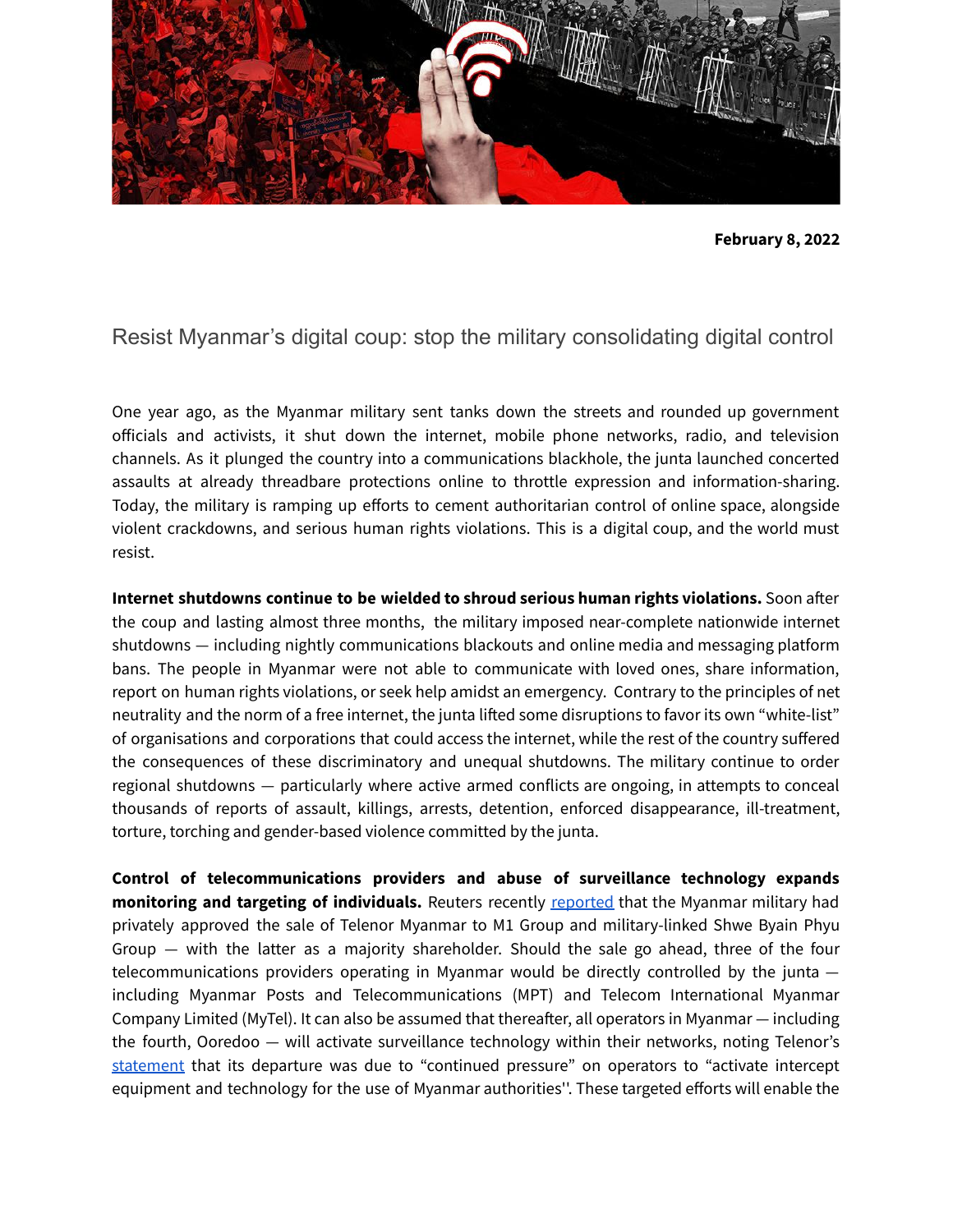

military to bring all network services under its stranglehold and escalate abuses of privacy and security rights, through surveillance and related efforts. Yet, disturbingly, not a single telecommunications sector actor has implemented urgent data protection and privacy safeguards needed to protect their customers. Telenor Group, in particular, had earned people's trust on the basis of their earlier commitments to human rights and public reporting on network shutdowns and military orders. These customers — including activists, journalists and other at-risk individuals — are now in danger of having their data [transferred](https://www.myanmar-now.org/en/news/telenor-will-transfer-call-data-records-for-18m-subscribers-to-junta-linked-company) to a military-linked outfit through an irresponsible disposal of its business operations in Myanmar.

**Legal tools are abused to stifle individuals' rights to expression, information, and privacy.** By [amending](https://www.voanews.com/a/junta-adds-tougher-penalties-to-myanmar-broadcast-law-/6302062.html) the Broadcasting Law and [resurrecting](https://www.facebook.com/login/?next=https%3A%2F%2Fwww.facebook.com%2Fvnadvisorymyanmar%2Fposts%2F454384046378122) a previously defeated Cybersecurity Law, the military will fortify censorship controls online. The amended Broadcasting Law effectively criminalises any speech deemed impermissible by the military on a wide range of media  $-$  including radio, television, audio and video social media posts, and websites — with up to three years' imprisonment. Meanwhile, the draft Cybersecurity Law provides overbroad censorship and regulatory powers to the authorities — including the Ministry of Defence with its notorious record of committing abuses amounting to serious international crimes — to censor online content, order the furnishing of individuals' personal data from internet service providers and control online platforms and services through onerous registration and licensing requirements. Not satisfied with the increasing trend of arrests for alleged illegal VPN usage, the draft Cybersecurity Law proposes to penalise VPN usage with up to three years' imprisonment, further extinguishing one of the last tools of protection and security available to the people of Myanmar.

**Price hikes and onerous data provision requirements make it increasingly difficult for people to access the internet.** In December 2021, in an attempt to price people out of telecommunication access, the military forced telecommunications operators to significantly hike up [prices](https://www.irrawaddy.com/news/burma/myanmar-junta-raises-sim-and-internet-taxes-to-silence-opposition.html) for data usage and phone calls, doubling the price of mobile data, and increasing the cost of phone calls by nearly a quarter – significantly impacting a population already struggling from a **[banking](https://www.reuters.com/business/finance/lines-tokens-money-brokers-myanmars-crumbling-economy-runs-low-cash-2021-05-14/) crisis**. In January 2022, the increasing cost of connectivity was [worsened](https://www.myanmar-now.org/en/news/junta-says-hefty-new-telecoms-taxes-will-curb-extreme-use-of-internet-services) by the junta's 10% tax hike on mobile data service providers — which then increased customers' prices further  $-$  and a 20,000 kyat (US\$11) commercial tax on new SIM card activation, which exacerbated the already onerous [requirements](https://www.myanmar-now.org/en/news/telecoms-ministry-says-it-has-deactivated-more-than-34-million-sim-cards) for SIM card registration. These manipulations now pose extortionate barriers to internet access for the average person in Myanmar, amidst a coup and a pandemic — when they need connectivity the most.

**Harassment and dissemination of incitement to violence online propagates fear and insecurity.** Reports continue to emerge of military and military-linked personnel appropriating social media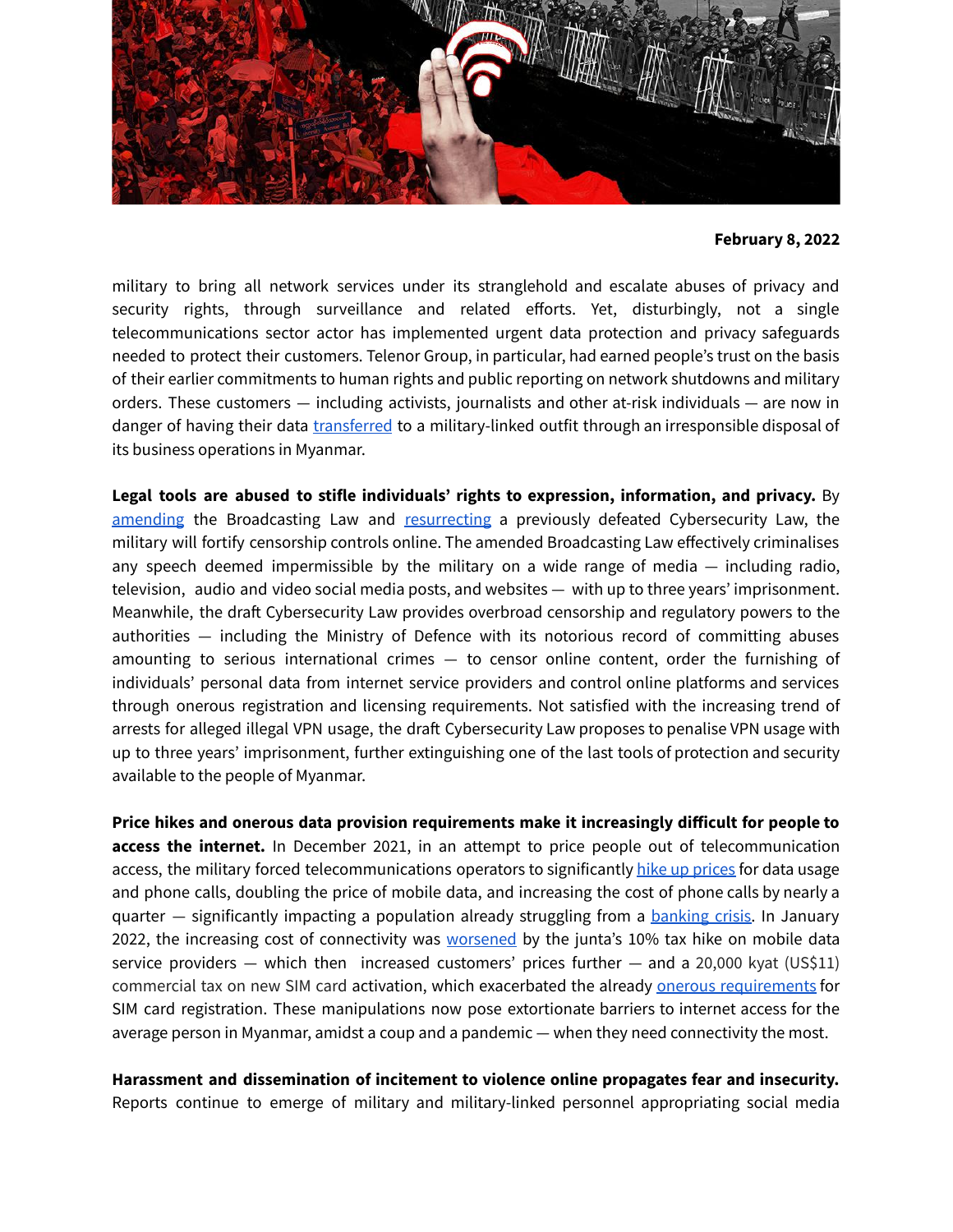

platforms to post hate speech and incite violence against individuals supporting opposition to the coup. From even before the coup, content moderation failures on platforms like [Facebook](https://www.theguardian.com/technology/2021/dec/06/rohingya-sue-facebook-myanmar-genocide-us-uk-legal-action-social-media-violence) and [YouTube](https://www.reuters.com/article/us-youtube-myanmar-misinformation-idUSKBN28S0QE) had accelerated hate speech and incitement to violence online. Pressure from civil society forced Facebook to take down hundreds of military-linked accounts and strengthen its mitigation measures. After being blocked from Facebook, increasing numbers of military and military-linked actors are now abusing less responsive services and platforms to amplify a regime of fear and abuse online, including through death [threats](https://www.washingtonpost.com/opinions/2021/03/16/myanmars-military-is-using-tiktok-against-protesters-app-must-take-stand/) on TikTok, and doxxing on [Telegram](https://mobile.twitter.com/barnyar/status/1488105742532071425). In contrast, the junta are conducting stop-searches of individuals' devices which often result in arrests, detention, and assault, with impunity. While tech platforms meander in their mitigation measures, privacy and security violations proliferate.

With a year of concerted effort to control and manipulate the online and offline lives of millions of people in Myanmar as groundwork, today, the junta's digital coup is more violent and aggressive than ever — aimed at crushing remnants of the already razed rights to privacy, expression, information, association, and security. As the world watches on, the Myanmar military is very close to its goal of consolidating absolute control of digital spaces.

**The international community, technology companies, platforms, and network providers must stand with the people of Myanmar and resist the digital coup.** We have an obligation to hold the Myanmar military accountable for the serious human rights violations it continues to commit. The international community must:

- **1. Publicly condemn the Myanmar junta's continued attacks on civic space and push back against assaults on rights — including to freedom of expression, information, association, privacy and security;**
- **2. Support calls for targeted sanctions against the military and against military-linked individuals and businesses, including sanctions aimed at restricting the sale and supply of dual-use surveillance technology;**
- **3. Pressure companies to uphold international standards on responsible business;**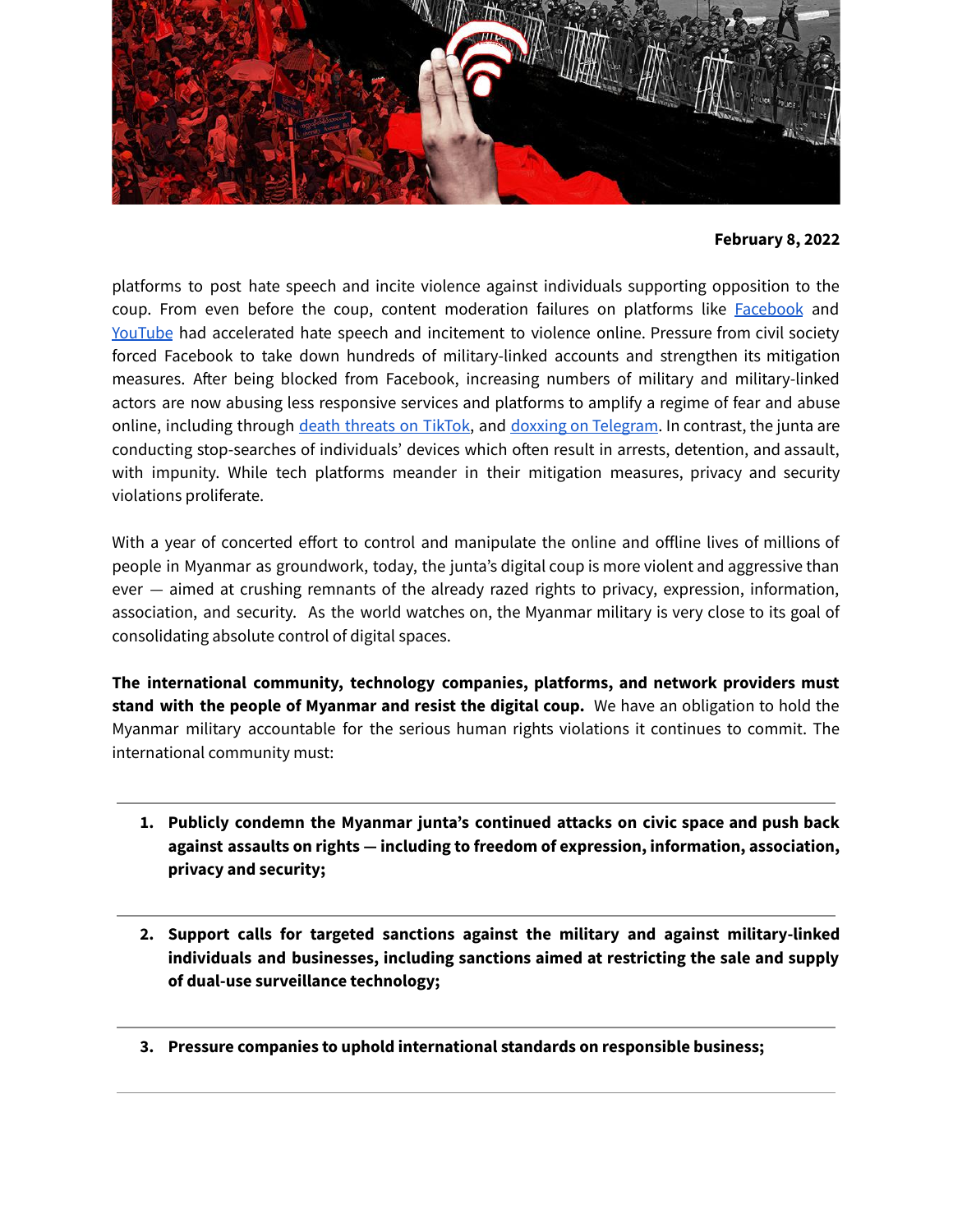

**4. Continue and expand support for civil society, humanitarian and other actors working to defend human rights within Myanmar.**

Telecommunications and technology companies in Myanmar must:

- **5. Immediately implement data protection and privacy safeguards to resist increasing attempts to extend surveillance, censorship, and abuse of rights;**
- **6. Conduct due diligence and pursue genuine public engagement when creating or changing their policies on data protection, content moderation, and others, pursuant to international human rights standards; and**
- **7. Implement policies informed by genuine public engagement and based on international human rights standards.**

Every day, the people of Myanmar continue to suffer escalating attacks in an environment of repression and violence. The coup is offline and online. The international and business community must resist. Continued inaction costs lives.

## **ORGANIZATIONS**

Access Now Advocacy Initiative for Development (AID) ARTICLE 19 ASEAN [Intergovernmental](https://aichr.org/) Commission on [Human](https://aichr.org/) Rights (AICHR) Indonesia Asia Justice and Rights (AJAR)

Association for Progressive Communications Athan Censored Planet CIVICUS: World Alliance for Citizen Participation Digital Rights Collective